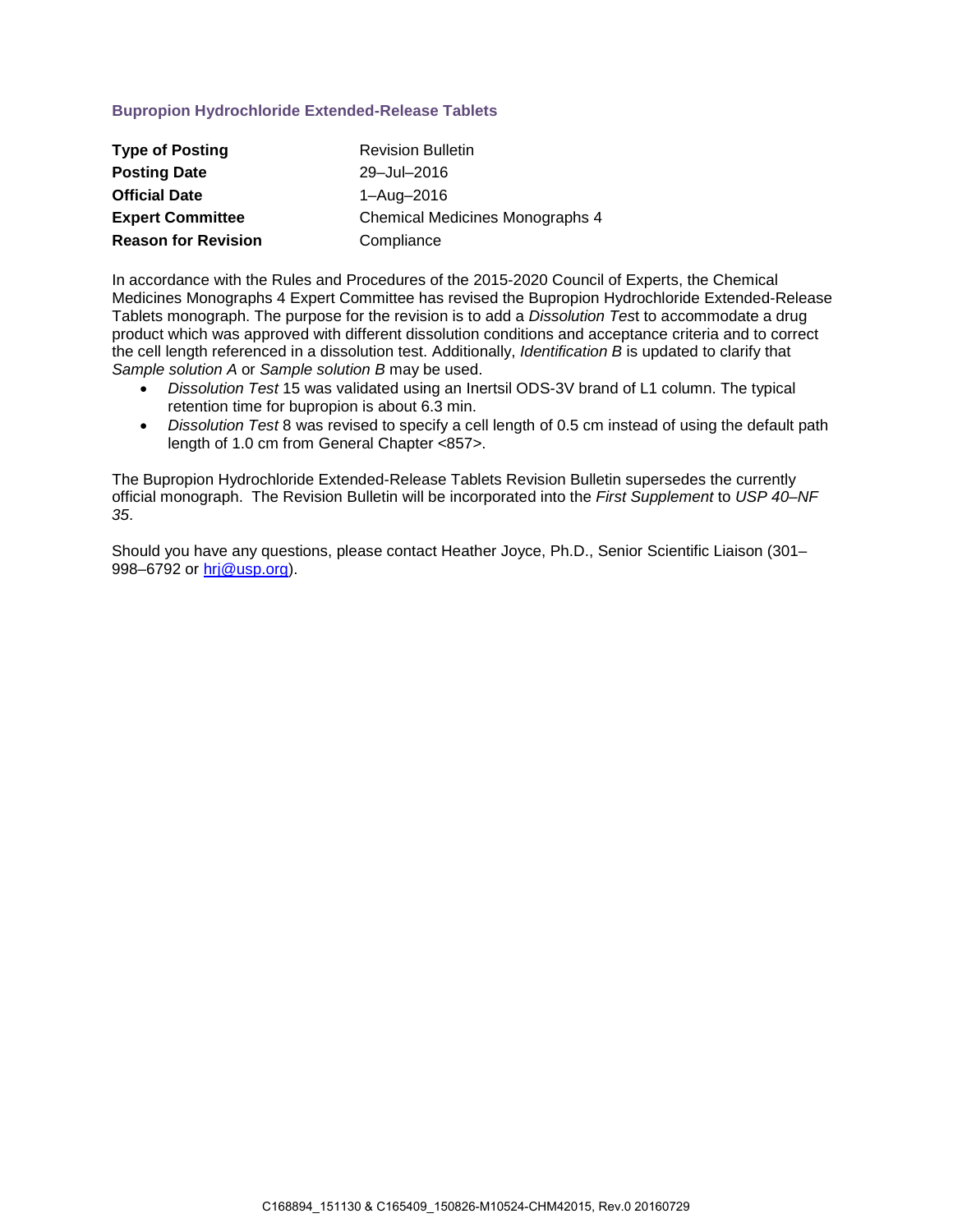**Sample:** Crush 1 Tablet using a mortar and pestle. Pre-<br>pare an approximate 1% (w/w) dispersion of the sam-<br>phosphate (RB 1-Aug-2016) in 1 L of water. Add 50 mL of<br>phosphoric acid, stir or sonicate until dissolved, and<br>p

Acceptance criteria: The Sample shows strong bands<br>at about 1690, 1560, and 1240 cm<sup>-1</sup> and a weaker<br>band at about 740 cm<sup>-1</sup>, similar to the reference<br>preparation.<br>Tablets to prepare a solution B: Weigh and grind NLT 20<br>p

• **B.** The retention time of the major peak of  $^{\circ}$  *Sample so*-<br> **bution A** or *Sample solution*  $P$ *Bution A* or *Sample solution B* (*RB* 1-Aug-2016) corresponds to supernatant.<br> **Sample solution B**•. Nominally 0.6 mg/mL of bupro-<br> **Sample solution B**•. Nominally 0.6 mg/mL of bupro-

### **ASSAY** *ent 2*

- •
- **PROCEDURE**<br> **Diluent 1:** Methanol and 0.001 N hydrochloric acid<br>
(20:80)<br>
Solution A: Acetonitrile, trifluoroacetic acid, and water<br>
Solution A: Acetonitrile, trifluoroacetic acid, and water<br>
Solution A: Acetonitrile, t
	- Solution A: Acetonitrile, trifluoroacetic acid, and water **Solution volume:** 5 µL<br>
	(10: 0.04: 90) **System suitability**<br> **Solution B:** Acetonitrile, trifluoroacetic acid, and water **Samples:** *System suitability solution*<br>
	- (95: 0.03: 5)<br>**Mobile phase:** See Table 1.

| <b>JUILANI</b>             |                          | Table T                  |               |  |
|----------------------------|--------------------------|--------------------------|---------------|--|
| Resolu<br>ride i<br>ride i | <b>Solution B</b><br>(%) | <b>Solution A</b><br>(9) | Time<br>(min) |  |
| <b>Tailine</b>             |                          | 90                       |               |  |
| Relati                     |                          |                          | 3.4           |  |
| soluti                     |                          |                          | 10.0          |  |
| Analysis                   | 100                      |                          | 10.1          |  |
|                            |                          |                          |               |  |

- **System suitability stock solution:** 0.02 mg/mL of USP Bupropion Hydrochloride Related Compound C RS and 0.2 mg/mL of USP Bupropion Hydrochloride Related<br>Compound F RS in methanol
- Compound F RS in methanol **System suitability solution:** 0.002 mg/mL of bupro-<br>**System suitability solution:** 0.002 mg/mL of bupro-<br>pion hydrochloride related compound C and 0.02 mg/<br> $r_s$  = peak response of bupropion hydro pion hydrochloride related compound C and 0.02 mg/ *r<sub>S</sub>* = peak response of bupropion hydrochloride related compound F<br>from the *System suitability stock solution* in *Diluent 1* c<sub>S</sub> = concentration of USP Bupropion
- discribend and the state of Tab-<br>
Sample stock solution A: Transfer a number of Tab-<br>
lets, intact or crushed, to a suitable homogenizer vessel<br>
containing sufficient methanol to obtain a concentra-<br>
tion of 3.0 mg/mL of

diately homogenize the sample for 30 s at 20,000 rpm. Allow extraction for 3 min, and follow by two **Bupropion Hydrochloride Extended-**<br>**Release Tablets additional 10-s pulses, each at 20,000 rpm, pausing 3<br>min between these pulses to ensure complete extrac-<br>tion. Pass a portion of the solution through a nylon** tilter of 0.45-μm pore size, discarding the first 2–4 mL<br>Bupropion Hydrochloride Extended-Release Tablets contain of the filtrate.<br>NLT 90.0% and NMT 110.0% of the labeled amount of **Sample solution A:** Nominally 0.6 mg/mL

- NLT 90.0% and NMT 110.0% of the labeled amount of **Sample solution A:** Nominally 0.6 mg/mL of bupro-<br>bupropion hydrochloride (C<sub>13</sub>H<sub>18</sub>ClNO · HCl). pion hydrochloride from *Sample stock solution A* in<br>0.001 N hydrochloric
- 0.001 N hydrochloric acid **IDENTIFICATION** Alternatively, the *Sample solution* can be prepared as •
	-
- tration of 3 mg/mL. Initially add *Diluent 2* (75% of the *Change to read:* volume of the flask), stir for 30 min, and sonicate for 15 min. Dilute with *Diluent 2* to volume. Centrifuge a
	- pion hydrochloride from Sample stock solution B in Dilu-<br>ent 2

**Chromatographic system**

(See *Chromatography* 〈621〉*, System Suitability*.) *Change to read:* **Mode:** LC

- 
- 

- 
- 
- 
- 

**Mobile phase:** See *Table 1*.  $[NOTE \rightarrow See \rightarrow Table \ 17 \rightarrow (RB \ 1-Aug-2016)$  for the relative retention times.]

**Table 1 Suitability requirements**<br>**Resolution:** NLT 1.3 between bupropion hydrochloride related compound F and bupropion hydrochloride related compound C, System suitability solution<br>Tailing factor: NMT 1.9, Standard solution

3.4 <sup>87</sup> <sup>13</sup> **Relative standard deviation:** NMT 1.5%, *Standard* 10.0 15 85 *solution*

- 
- 
- **Samples:** *Standard solution* and *Sample solution A* or 13.0 <sup>0</sup> <sup>100</sup> *Sample solution B* 13.2 <sup>90</sup> <sup>10</sup> Calculate the percentage of the labeled amount of 19.0 <sup>90</sup> <sup>10</sup> bupropion hydrochloride (C13H18ClNO · HCl) in the

$$
Result = (r_U/r_S) \times (C_S/C_U) \times 100
$$

- 
- 
- From the *System suitability stock solution* in *Diluent 1*<br> **Standard solution:** 0.6 mg/mL of USP Bupropion Hy-<br>
drochloride RS in *Diluent 1*<br>
drochloride RS in *Diluent 1*<br>
(mg/mL)<br>
(mg/mL)
	-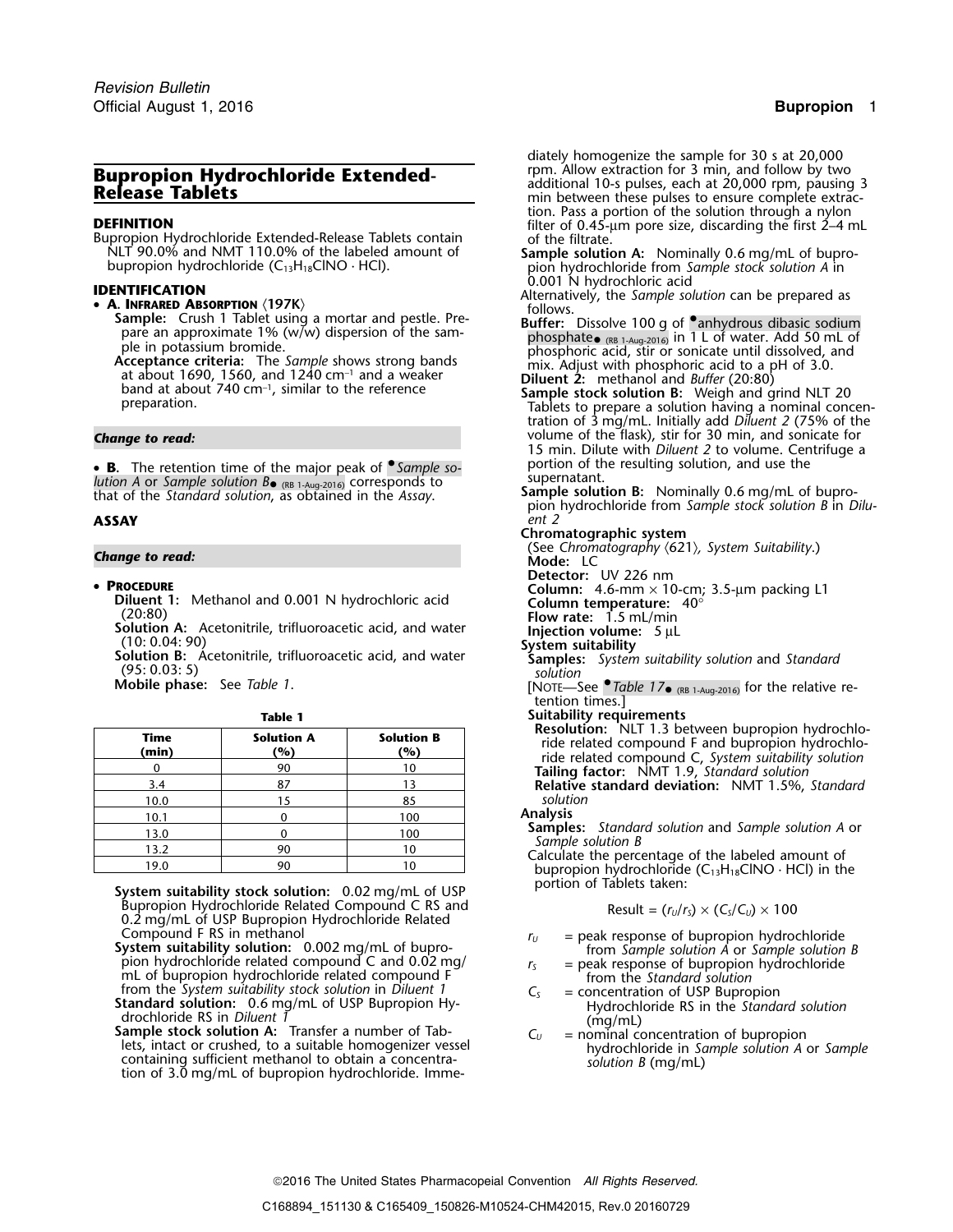**Acceptance criteria:** 90.0%–110.0% **Mode:** LC

**DISSOLUTION**  $\langle 711 \rangle$ <br>**Sample:** *Standard solution*<br>For products labeled for dosing every 12 h **Por products labeled for dosing every 12 h Column efficiency:** NLT 2000 theoretical plates **Test 1 Column efficiency:** NLT 2000 theoretical plates **Medium: Tailing factor:** NMT 2.0 Water; 900 mL **Apparatus 2:** 50 rpm<br> **Apparatus 2:** 50 rpm **Relative standard deviation:** NMT 2.0%<br> **Relative standard deviation:** NMT 2.0%<br> **Analysis**<br> **Analysis**<br> **Analysis** Sample solution: Pass a portion of the solution<br>under test through a suitable filter, and dilute with *Medium*, if necessary. **Table 3 Instrumental conditions (See •***Ultraviolet-Visible Spectroscopy*  $\langle 857 \rangle$ • (CN 1-May-2016). 2016).) <sup>1</sup> 25–50 **Mode:** UV-Vis **Mode:** UV-Vis<br>**Analytical wavelength:** 298 nm **Blank:** Medium **Analysis** Nutries and Nutries and Nutries and Nutries and Nutries and Nutries and Nutries and Nutries and Nutries **Samples:** *Standard solution* and *Sample solution*

Determine the percentages of the labeled amount of  $\begin{array}{ccc}\n\text{Determine} & \text{The percentages of the labeled amount of bupropion bydrochloride (C}_{13}H_{18}CINO \cdot HCl) & \text{dissolved at the}\n\end{array}$ bupropion hydrochloride (C<sub>13</sub>H<sub>18</sub>ClNO · HCl) hydrochloride (C<sub>13</sub>H<sub>18</sub>ClNO · HCl) dissolved at the 13H18ClNO · hCl) dissolved at the 13H18ClNO · HCl issolved at the 13H18ClNO · HCl issolved.<br>dissolved.

**Tolerances:** See *Table 2*.

| Time | Amount<br>Dissolved (%) | $11.2$ and $11.1$ , $11.4$ and $11.7$<br>Apparatus 2: 50 rpm.<br>necessary. |
|------|-------------------------|-----------------------------------------------------------------------------|
|      | $25 - 45$               | <b>Times:</b> $\overline{1}$ , 2, 4, and 6 h                                |
|      | $60 - 85$               | Standard solution: (L/!                                                     |
|      | <b>NLT 80</b>           | pion Hydrochloride RS<br>للمراجل والمتحدث والمتراوي والمراوية               |

The percentages of the labeled amount of bupropion<br>hydrochloride (C<sub>12</sub>H<sub>12</sub>CINO · HCI) dissolved at the **Sample solution:** Pass a portion of the solution hydrochloride (C<sub>13</sub>H<sub>18</sub>ClNO · HCl) dissolved at the **Sample solution:** Pass a portion of the solution 13H18ClNO · HCl) dissolved at the times specified conform to *•Dissolution*  $\langle 711 \rangle$ *, Ac*-<br> **And the state of through a suitable filter, and dilute with** *Medium*, if necessary. *ceptance Table 2*. • (RB 1-Aug-2016)

**Test 2:** If the product complies with this test, the la-<br>
beling indicates that it meets USP Dissolution Test 2. (See Ultraviolet-Visible Spectroscopy (857) (CN 1-Maybeling indicates that it meets USP *Dissolution Test 2* (See •.*Ultraviolet-Visible Spectroscopy* 〈857〉• (CN 1-May- . **Medium:** 2016).) 0.1 N hydrochloric acid, pH 1.5 (prepared by transferring 50 mL of • hydrochloric acid• (RB 1-Aug-**Mode:** UV-Vis<br><sub>2016)</sub> to 6000 mL of water, adding 18 g of sodium **Analytical wavelength:** 250 nm hydroxide, mixing, and adjusting with either diluted **Blank:** *Medium* sodium hydroxide or hydrochloric acid to a pH of 1.5); 900 mL, deaerated

- 
- 

**Buffer:** 3.45 g of •monobasic sodium phosphate<sub>• (RB</sub> dissolved.<br><sub>1-Aug-2016)</sub> in 996 mL of water. Add 4.0 mL of triethyl-**Tolerances:** See *Table 4*. amine, and adjust with phosphoric acid to a pH of 2.80. 2.80. **Table 4**

### **Chromatographic system**

*Revision Bulletin* 2 **Bupropion** Official August 1, 2016

**Detector:** UV 298 nm **PERFORMANCE TESTS**<br> **Column:** 4.6-mm × 15-cm; packing L1 **Flow rate:** 1 mL/min **Injection volume:** 20 µL **Change to read: Injection volume:** 20 µL **Change to read: System suitability Standard solution:** (L/900) mg/mL of USP Bupro-<br> **Standard solution and Sample solution:** (L/900) mg/mL of USP Bupro-<br>
pion Hydrochloride RS in Medium, where L is the la-<br>
bel claim, in mg/Tablet. Dilute with Medium, if<br>

|                      | --------    |                                |  |
|----------------------|-------------|--------------------------------|--|
| $\bullet$ (CN 1-May- | Time<br>(h) | <b>Amount</b><br>Dissolved (%) |  |
|                      |             | $25 - 50$                      |  |
|                      |             | $40 - 65$                      |  |
|                      |             | $65 - 90$                      |  |
|                      |             | <b>NLT 80</b>                  |  |

● (RB 1-Aug-2016)

**Test 3:** If the product complies with this test, the labeling indicates that it meets USP *Dissolution Test 3*. **Table 2 Medium:** Water; 900 mL

**Apparatus 2:** 50 rpm. Use wire coil sinkers, if

**Standard solution:** (L/900) mg/mL of USP Bupropion Hydrochloride RS in *Medium*, where *L* is the la-<br>bel claim, in mg/Tablet. Dilute with *Medium*, if

1.5); 900 mL, deaerated **Samples: Standard solution** and *Samples*: 1.5); 900 mL, deaerated **Sample solution**<br>**Apparatus 1:** 50 rpm **Sample Solution** Determine the percentages of the labeled amour Determine the percentages of the labeled amount of bupropion hydrochloride (C<sub>13</sub>H<sub>18</sub>ClNO · HCl) **Times:** 1, 2, 4, and 6 h **bupropion** hydrochloride (C<sub>13</sub>H<sub>18</sub>ClNO · HCl)

| Mobile phase: Methanol and Buffer (35:65)<br><b>Standard solution:</b> (L/900) mg/mL of USP Bupro-<br>pion Hydrochloride RS in Medium, where L is the la-<br>bel claim, in mg/Tablet<br><b>Sample solution:</b> Use portions of the solution under<br>test, and pass through a nylon filter of 0.45-um pore<br>size. | Time<br>(h) | <b>Amount Dissolved</b><br>(for Tablets that<br>contain 200 mg of<br>bupropion<br>hydrochloride) (%) | <b>Amount Dissolved</b><br>(for Tablets that<br>contain all other<br>strengths of<br>bupropion<br>hydrochloride) (%) |
|----------------------------------------------------------------------------------------------------------------------------------------------------------------------------------------------------------------------------------------------------------------------------------------------------------------------|-------------|------------------------------------------------------------------------------------------------------|----------------------------------------------------------------------------------------------------------------------|
| Chromatographic system                                                                                                                                                                                                                                                                                               |             | $30 - 50$                                                                                            | $30 - 55$                                                                                                            |
| (See Chromatography $(621)$ , System Suitability.)                                                                                                                                                                                                                                                                   |             | $45 - 65$                                                                                            | $50 - 75$                                                                                                            |
|                                                                                                                                                                                                                                                                                                                      |             | $65 - 85$                                                                                            | $70 - 90$                                                                                                            |
|                                                                                                                                                                                                                                                                                                                      |             | <b>NLT 78</b>                                                                                        | <b>NLT 80</b>                                                                                                        |

2016 The United States Pharmacopeial Convention *All Rights Reserved.*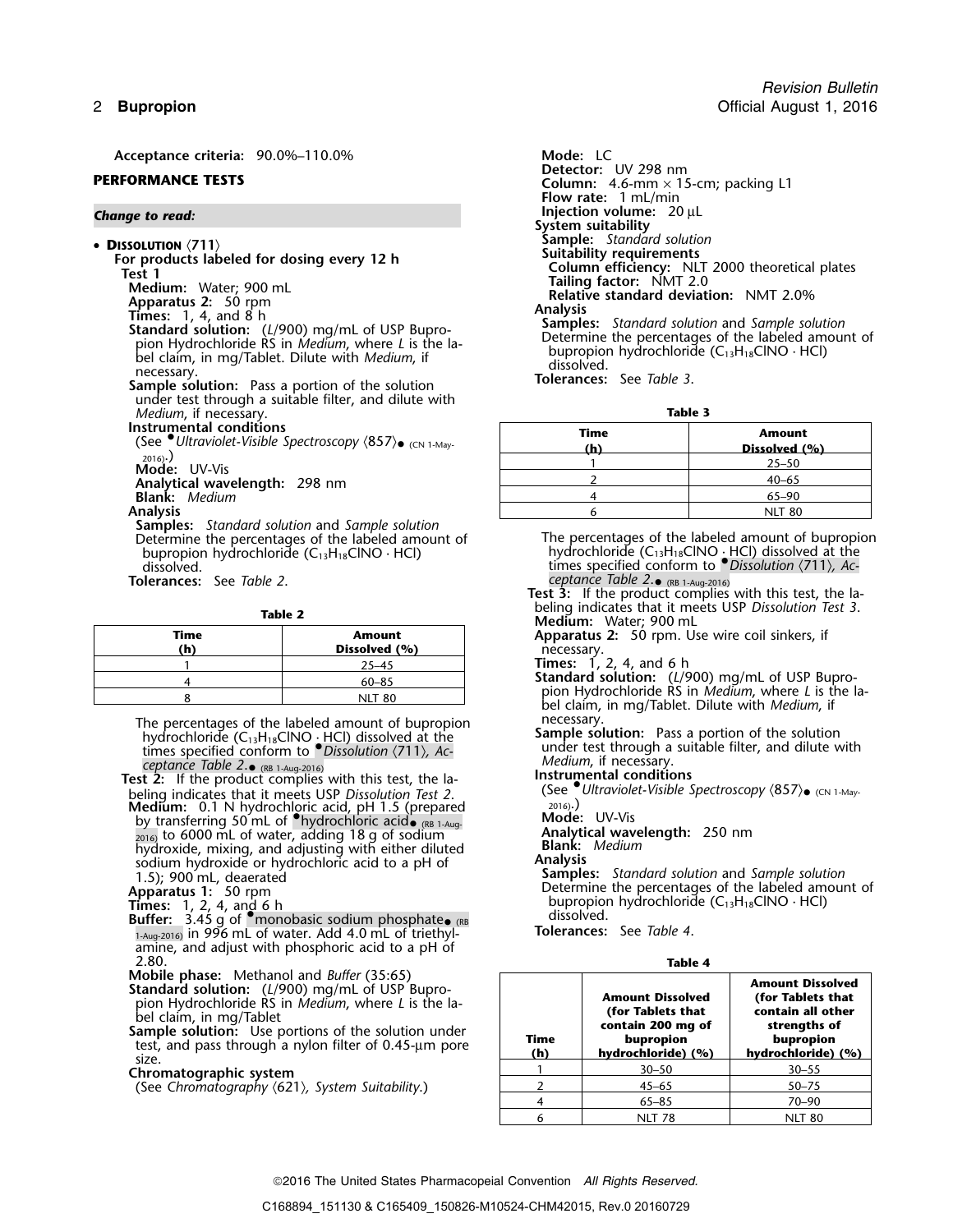- The percentages of the labeled amount of bupropion **Mode:** LC<br>hydrochloride (C<sub>13</sub>H<sub>18</sub>CINO · HCl) dissolved at the **Detector:** UV 298 nm hydrochloride (C13H18ClNO · HCl) dissolved at the **Detector:** UV 298 nm times specified conform to •.*Dissolution* 〈711〉*, Ac-* **Column:** 4.6-mm × 15-cm; packing L1 *ceptance Table 2*. • (RB 1-Aug-2016) **Flow rate:**<sup>1</sup> mL/min
- **Test 5:** If the product complies with this test, the la- **Injection volume:** 20 µL beling indicates that it meets USP *Dissolution Test 5*. **System suitability**<br>**Medium:** Water; 900 mL **Medium:** Water; 900 mL **Sample:** *Standard solution*
- 
- 
- **Standard solution:** (*L*/900) mg/mL of USP Bupro-<br> **Tailing factor:** NMT 2.0<br> **Relative standard deviation:** NMT 2.0% pion Hydrochloride RS in *Medium*, where *L* is the la-<br>bel claim, in mg/Tablet. Dilute with *Medium*, if **Analysis** bel claim, in mg/Tablet. Dilute with *Medium*, if necessary.
- under test through a suitable filter, and dilute with bupropion<br>Medium, if necessary. *Medium*, if necessary. **disponent in the control of the control of the control of the control of the control of the control of the control of the control of the control of the control of the control of the control of the**

- **Instrumental conditions Tolerances:** See *Table 6*.<br>(See *•Ultraviolet-Visible Spectroscopy*  $\langle 857 \rangle$  <sub>(CN 1-May-</sub>) 2016).) **Table 6 Mode:** UV-Vis
- 
- **Analytical wavelength: 298 nm**
- **Cell:** 0.5 cm
- **Blank:** Medium
- 
- **Samples:** *Standard solution* and *Sample solution* Determine the percentages of the labeled amount of bupropion hydrochloride ( $C_{13}H_{18}CINO \cdot HC$ ) dissolved.
- 

| Time<br>(h) | <b>Amount</b><br>Dissolved (%) |
|-------------|--------------------------------|
|             | $35 - 55$                      |
|             | $65 - 85$                      |
|             | <b>NLT 80</b>                  |

The percentages of the labeled amount of bupropion  $1.5$ ; 900 mL<br>hydrochloride (C<sub>13</sub>H<sub>18</sub>ClNO · HCl) dissolved at the **Apparatus 1:** 50 rpm<br>times specified conform to *Dissolution* (711), *Ac* Times: 1, 2, 4, and 8 h<br>cep *ceptance Table 2*. •

- 
- beling indicates that it meets USP Dissolution Test 7.<br>**Medium:** 0.1 N hydrochloric acid, pH 1.5 (prepared **Sample solution:** Pass a portion of the solution<br>by transferring 50 mL of "hydrochloric acid<sub>e (RB 1-Aug</sub>. The com 2016) to 6000 mL of water, adding 18 g of sodium **Instrumental conditions** hydroxide, mixing, and adjusting with either diluted (See  $\bullet$ *Ultraviolet-Visible Spectroscopy*  $\langle 857\rangle_{\bullet}$  <sub>(CN 1-May-</sub> sodium hydroxide or hydrochloric acid to a pH of <br>1.5); 900 mL, deaerated **Mode:** UV-Vis<br>**Apparatus 1:** 50 rpm
- 

- Apparatus 1: 50 rpm<br>**Times:** 1, 2, 4, and 6 h **Blank:** *Medium***<br>Buffer: \_3.45 g of ●monobasic sodium phosphate<sub>● (RB</sub> Analysis** *Medium*
- 
- **Standard solution:** (*L*/900) mg/mL of USP Bupro- **Tolerances:** See *Table 7*. pion Hydrochloride RS in *Medium*, where *L* is the la-
- bel claim, in mg/Tablet **Table 7 Sample solution:** Use portions of the solution under test, and pass through a nylon filter of 0.45-um pore
- **Chromatographic system**

- **Apparatus 2:** 50 rpm **Suitability requirements Times:** 1, 3, and 6 h<br> **Standard solution:** (L/900) mg/mL of USP Bupro-<br> **Column efficiency:** NMT 2.0 necessary. **Samples:** *Standard solution* and *Sample solution* Determine the percentages of the labeled amount of bupropion hydrochloride (C<sub>13</sub>H<sub>18</sub>ClNO · HCl)
	-

| Mode: UV-Vis                                            |             |                                |  |
|---------------------------------------------------------|-------------|--------------------------------|--|
| Analytical wavelength: 298 nm<br>Cell: $0.5 \text{ cm}$ | Time<br>(h) | <b>Amount</b><br>Dissolved (%) |  |
| <b>Blank:</b> Medium                                    |             | $25 - 50$                      |  |
| Analvsis                                                |             | $45 - 70$                      |  |
| <b>Samples:</b> Standard solution and Sample solution   |             | <b>NLT 70</b>                  |  |
| Determine the percentages of the labeled amount of      |             | <b>NLT 80</b>                  |  |

dissolved. The percentages of the labeled amount of bupropion **Tolerances:** See *Table 5*. hydrochloride (C13H18ClNO · HCl) dissolved at the times specified conform to *Dissolution*  $\langle 711 \rangle$ , *Ac-***Table 5** *ceptance Table 2*. • (RB 1-Aug-2016)

- **Time**<br> **Amount**<br> **Dissolved (%)**<br> **Dissolved (%)**<br> **Dissolved (%)**<br> **Dissolved (%)**<br> **Dissolved (%)**<br> **Dissolved (%)**<br> **Dissolved (%)**<br> **Dissolved (%)**<br> **Dissolved (%)**<br> **Dissolved (%)**<br> **Dissolved (%)**<br> **Dissolved (%)**<br>  $_{2016}$ ) to 6000 mL of water, adding 18 g of sodium hydroxide, mixing, and adjusting with either diluted sodium hydroxide or hydrochloric acid to a pH of
	-
	-
- Test 7: If the product complies with this test, the la-<br>beling indicates that it meets USP *Dissolution Test 7*.<br>bel claim, in mg/Tablet
	- under test through a suitable filter.
	-
	-
	-
	-

Analysis<br>Samples: Standard solution and Sample solution  $\frac{1-\text{Aug-2016}}{2.80}$  in 996 mL of water. Add 4.0 mL of triethyl-<br>amine, and adjust with phosphoric acid to a pH of<br>2.80.<br>**Mobile phase:** Methanol and *Buffer* (45:55)<br>Mobile phase: Methanol and *Buffer* (45:55)<br>Mobile p

| ample solution. Ose portions of the solution under<br>test, and pass through a nylon filter of 0.45-µm pore<br>size.<br>hromatographic system<br>(See Chromatography $\langle 621 \rangle$ , System Suitability.) | Time<br>(h) | Amount<br>Dissolved (%) |
|-------------------------------------------------------------------------------------------------------------------------------------------------------------------------------------------------------------------|-------------|-------------------------|
|                                                                                                                                                                                                                   |             | $20 - 45$               |
|                                                                                                                                                                                                                   |             | $35 - 55$               |
|                                                                                                                                                                                                                   |             | $55 - 85$               |
|                                                                                                                                                                                                                   |             | <b>NLT 80</b>           |

The percentages of the labeled amount of bupropion hydrochloride  $(C_{13}H_{18}CINO \cdot HCl)$  dissolved at the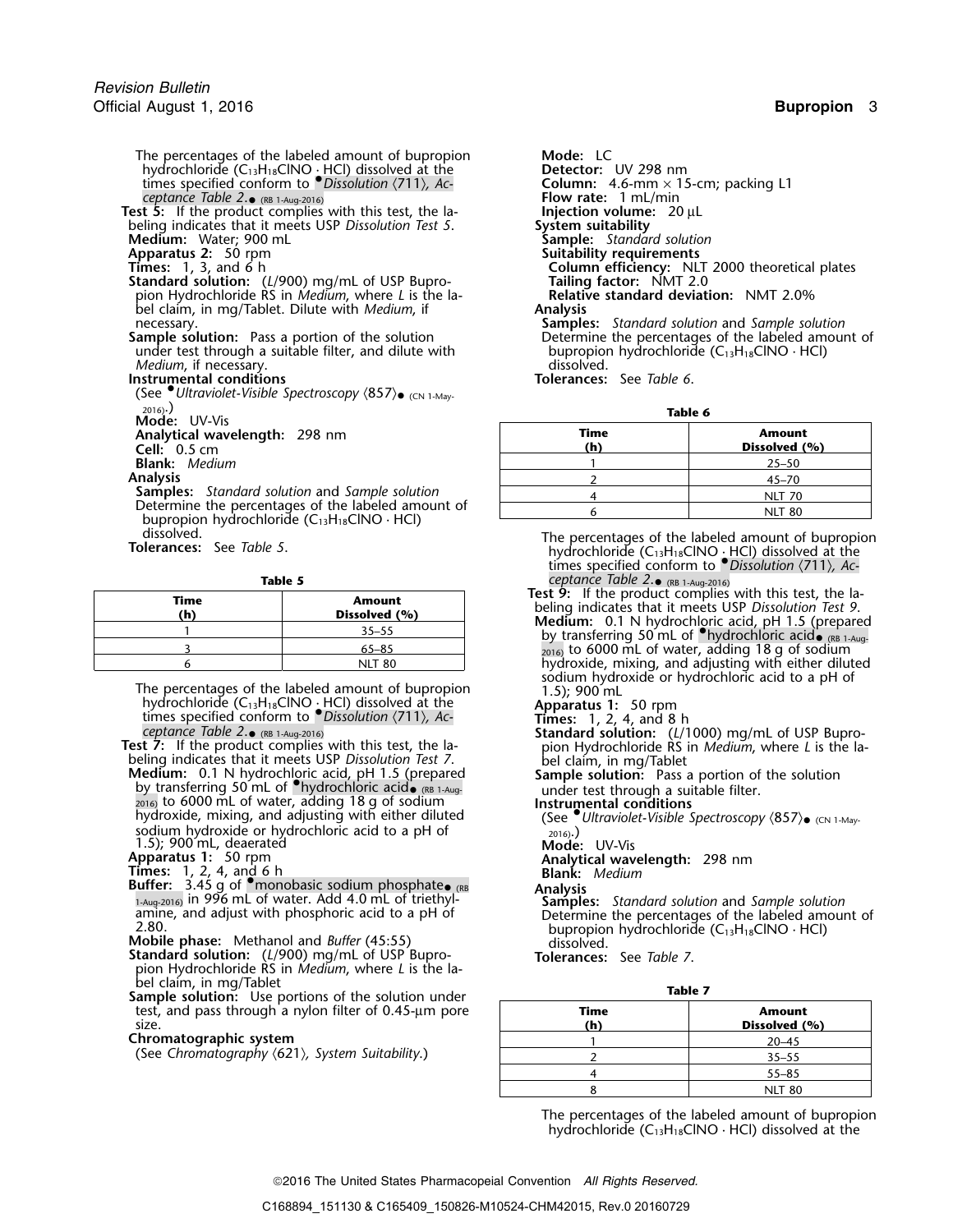times specified conform to  $\bullet$  *Dissolution*  $(711)$ *, Ac-* **Instrumental conditions** *ceptance Table 2*. •

- **Test 10:** If the product complies with this test, the 2016. labeling indicates that it meets USP *Dissolution Test* **Mode:** UV-Vis
- **Medium:** Water; 900 mL<br>**Apparatus 2:** 50 rpm
- **Apparatus 2:** 50 rpm<br>**Times:** 1, 2, 4, and 8 h
- 
- pion Hydrochloride RS in *Medium*, where *L* is the la- bupropion hydrochloride RS in *Medium*, where *L* is the la-<br>hydrochloride (dissolved)
- bel claim, in mg/Tablet bel claim, in mg/Tablet dissolved.<br> **ample solution:** Pass a portion of the solution and the solution of the solution dissolved. **Sample solution:** Pass a portion of the solution under test through a suitable filter.<br>Instrumental conditions
- 
- **Instrumental conditions Table 9 Table 9 Table 9 Table 9 Table 9 Table 9 Table 9 Table 9 Table 9 Table 9 Table 9 Table 9 Table 9 Table 9 Table 9 Table 9 Table 9 Table 9 Table 9 Table**
- 
- **Analytical wavelength: 298 nm Cell:** 0.5 cm
- 
- 
- 
- **Blank:** *Medium*<br>**System suitability**<br>**Sample:** *Standard solution*<br>**Suitability requirements**
- 
- 

$$
Result_i = (A_i/A_s) \times C_s \times V \times (1/L) \times 100
$$

- 
- 
- 
- 
- 
- 

|                   |             |                                | $\frac{1}{2}$ $\frac{1}{2}$ $\frac{1}{2}$ $\frac{1}{2}$ $\frac{1}{2}$ $\frac{1}{2}$ $\frac{1}{2}$ $\frac{1}{2}$ $\frac{1}{2}$ $\frac{1}{2}$ $\frac{1}{2}$ $\frac{1}{2}$ $\frac{1}{2}$ $\frac{1}{2}$ $\frac{1}{2}$ $\frac{1}{2}$ $\frac{1}{2}$ $\frac{1}{2}$ $\frac{1}{2}$ $\frac{1}{2}$ $\frac{1}{2}$ $\frac{1}{2}$ |
|-------------------|-------------|--------------------------------|---------------------------------------------------------------------------------------------------------------------------------------------------------------------------------------------------------------------------------------------------------------------------------------------------------------------|
| <b>Time Point</b> | Time<br>(h) | <b>Amount</b><br>Dissolved (%) | <b>Blank:</b> Medium<br><b>Analysis</b>                                                                                                                                                                                                                                                                             |
|                   |             | $20 - 40$                      | <b>Samples:</b> Standard solution and Sample solution                                                                                                                                                                                                                                                               |
|                   |             | $35 - 60$                      | Determine the percentages of the labeled amount of<br>bupropion hydrochloride $(C_{13}H_{18}CINO \cdot HCl)$                                                                                                                                                                                                        |
|                   |             | $55 - 85$                      | dissolved.                                                                                                                                                                                                                                                                                                          |
|                   |             | <b>NLT 80</b>                  | <b>Tolerances:</b> See Table 10.                                                                                                                                                                                                                                                                                    |

The percentages of the labeled amount of bupropion<br>hydrochloride (C<sub>13</sub>H<sub>18</sub>ClNO <u>· HCl)</u> dissolved at the **Table 10** times specified conform to •.*Dissolution* 〈711〉*, Ac-* **Time Amount**

- **Test 4:** If the product complies with this test, the labeling indicates that it meets USP *Dissolution Test 4*. **Medium:** 0.1 N hydrochloric acid; 900 mL, deaerated
	-
	- **Apparatus 1:** 75 rpm<br>**Times:** 2, 4, 8, and 16 h
	-
	-

(See *Ultraviolet-Visible Spectroscopy*  $\langle 857 \rangle$  (CN 1-May-2016) *10*. **Analytical wavelength:** 252 nm **Times:** 1, 2, 4, and 8 h **Samples:** *Standard solution* and *Sample solution* **Standard solution:** (L/900) mg/mL of USP Bupro-Determine the percentages of the labeled amount of bupropion hydrochloride (C<sub>13</sub>H<sub>18</sub>ClNO · HCl)

| (See Ultraviolet-Visible Spectroscopy (857) cn 1-May-<br>$2016$ .)<br>Mode: UV-Vis | Time<br>(h) | Amount<br>Dissolved (%) |
|------------------------------------------------------------------------------------|-------------|-------------------------|
| Analytical wavelength: 298 nm                                                      |             | <b>NMT 20</b>           |
| <b>Cell:</b> 0.5 cm                                                                |             | $20 - 45$               |
| <b>Blank:</b> Medium                                                               |             | 65–90                   |
| ystem suitability                                                                  | 16          | <b>NLT 80</b>           |

Suitability requirements<br>
Relative standard deviation: NMT 2.0%<br>
Analysis<br>
Samples: Standard solution and Sample solution<br>
Samples: Standard solution and Sample solution<br>
Samples: Standard solution and Sample solution<br>
Sa

**Ceptance Table 2. (RB 1-Aug-2016)**<br> **Test 6:** If the product complies with this test, the la-Calculate the percentage of the labeled amount of<br>buryopion hydrochloride (C<sub>13</sub>H<sub>18</sub>ClNO · HCl) dis-<br>solved at each time point (i):<br> $\begin{array}{ll}\n\text{Required} & \text{total} & \text{total} \\
\text{b} & \text{total} & \text{total} \\
\text{c} & \text{total} & \text{total} \\
\text{c} & \text{total} & \text{total} \\
\text{c} & \$ 

- 
- Apparatus 1: 75 rpm<br>Times: 1, 2, 4, 8, and 12 h
- *A<sub>i</sub>* = absorbance of bupropion hydrochloride from<br>
the *Sample solution* at time point *i*<br> *A<sub>s</sub>* = absorbance of bupropion hydrochloride from<br>
the *Sample solution*<br>
the *Samdard solution*<br>
the *Samdard solution*<br>
the
	-
	- - (See *Ultraviolet-Visible Spectroscopy*  $\langle 857 \rangle_{\bullet}$  (CN 1-May- $_{2016)}$ .)
		- **Mode:** UV-Vis
	- **Table 8 Analytical wavelength:** 298 nm

# **Time Point Time Amount Blank:** *Medium*

- 
- 4 8 NLT 80 **Tolerances:** See *Table 10*.

| <b>Try and children's Construction of the University Construction</b> |      |               |
|-----------------------------------------------------------------------|------|---------------|
| times specified conform to $\bullet$ Dissolution $(711)$ , Ac-        | Time | <b>Amount</b> |
| ceptance Table $2.\bullet$ (RB 1-Aug-2016)                            | (h)  | Dissolved (%) |
| For products labeled for dosing every 24 h                            |      | $15 - 35$     |
| <b>Test 4:</b> If the product complies with this test, the la-        |      | $25 - 50$     |
| beling indicates that it meets USP Dissolution Test 4.                |      | $40 - 65$     |
| Medium: 0.1 N hydrochloric acid; 900 mL,<br>deaerated                 |      | 65–90         |
| <b>Apparatus 1: 75 rpm</b>                                            |      | <b>NLT 80</b> |

Standard solution: (1/900) mg/mL of USP Bupro-<br>
pion Hydrochloride RS in Medium, where L is the la-<br>
bel claim, in mg/Tablet. Dilute with Medium, if<br>
necessary.

Sample solution: Pass a portion of the solution<br>
under test through a suitable filter, and dilute with<br>
under test through a suitable filter, and dilute with<br>
a sid the product complies with this test, the la-<br>
a sid throu ander test through a suitable filter, and dilute with **Deling indicates that it meets USP** Dissolution Te<br>Medium, if necessary.<br>900 mL<br>900 mL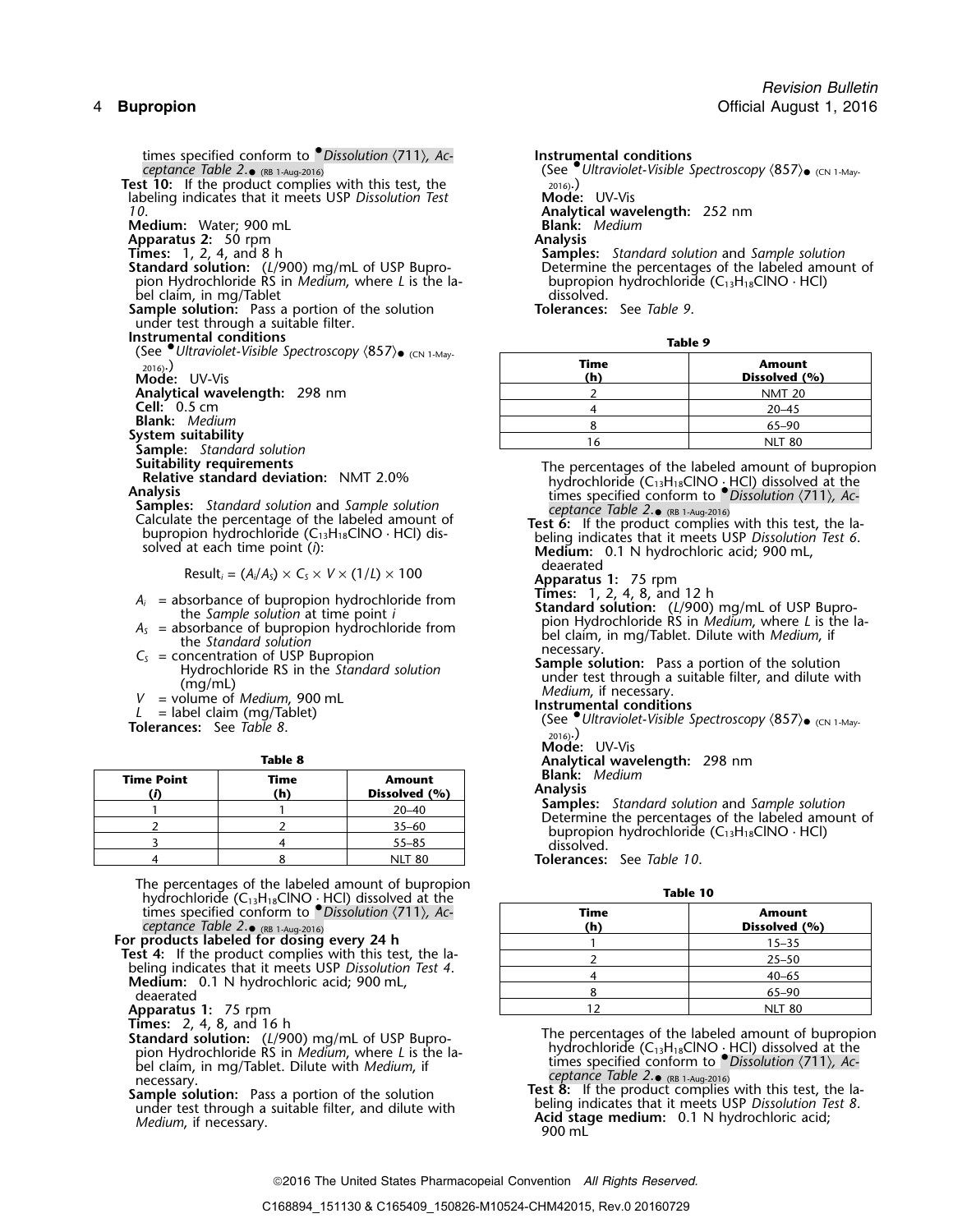Buffer stage medium: <sup>•</sup>pH 6.8 phosphate buffer• (RB 1-Aug-2016); 900 mL 1-Aug-2016); 900 mL **Analytical wavelength:** 298 nm

**Apparatus 1:** 75 rpm<br>**Times:** 2 h in Acid stage medium; 3, 8, and 16 h in<br>**Blank:** Acid stage medium or Buffer stage medium **Times:** 2 h in *Acid stage medium*; 3, 8, and 16 h in **Blank: Blank:** *Buffer stage medium*. The time in the *Buffer stage me-* **Analysis** *Buffer stage medium*. The time in the *Buffer stage me- dium* includes the time in the *Acid stage medium*.

pion Hydrochloride RS in *Acid stage medium*, where *L* Calculate the concentration (*Ci*) of bupropion hydro-From Hyanocranical is in The stage measurity in<br>is the label claim, in mg/Tablet<br>**Sample solution:** Pass a portion of the solution

under test through a suitable filter of 0.45-µm pore size. Result<sub>i</sub> =  $(A_i/A_s) \times C_s$ 

### **Instrumental conditions**

the *Sample solution* at time point *i* 2016).<br>
2016)<br>
Mode: UV-Vis *A<sub>S</sub>* = absorbance of bupropion hydrochloi

**Samples:** *Standard solution* and *Sample solution solution solution* or *Buffer solution* or *Buffer stage solution* (mg/mL) Determine the percentages of the labeled amount of bupropion hydrochloride  $(C_{13}H_{18}CINO \cdot HC)$ bupropion hydrochloride (C<sub>13</sub>H<sub>18</sub>ClNO · HCl) Calculate the percentage of the labeled amount of<br>bupropion hydrochloride (C<sub>13</sub>H<sub>18</sub>ClNO · HCl)

**Table 11**

| Time | Amount<br>Dissolved (%) |
|------|-------------------------|
|      | <b>NMT 10</b>           |
|      | 10–30                   |
|      | 60–90                   |
|      | NLT 80                  |

The percentages of the labeled amount of bupropion **F** hydrochloride (C<sub>13</sub>H<sub>18</sub>ClNO · HCl) dissolved at the times specified conform to *Dissolution* (711), Ac-

times specified conform to  $\bullet$  Dissolution (711), Acceptance Table 2.  $\bullet$  (RB 1-Aug-2016)<br>
Test 11: If the product complies with this test, the<br>
labeling indicates that it meets USP Dissolution Test<br>
11.<br>
11. If the pro

**Buffer stage medium:** pH 6.8 phosphate buffer<br>(Add 250 mL of  $\bullet$ 76 g/L tribasic sodium phos-<br>**Acid stage medium** or *Buffer stage medium*<br>to the *Acid stage medium* adjust (mL) (mL) <sup>p</sup>hate• (RB 1-Aug-2016) to the *Acid stage medium*, adjust **Tolerances:** See *Table 12*. with 2 N hydrochloric acid or 2 N sodium hydroxide to a pH of 6.8, if necessary.); 1000 mL

### **Apparatus 2:** 50 rpm **Table 12**

- Buffer stage medium. The time in the Buffer stage me-<br>dium includes the time in the Acid stage medium.<br>**Acid stage standard solution:** 0.06 mg/mL of USP
- Bupropion Hydrochloride RS in *Acid stage medium*. Sonication may be used to aid in dissolution.
- **Buffer stage standard solution:** 0.15 mg/mL of USP <sup>4</sup> <sup>16</sup> NLT 75 Bupropion Hydrochloride RS in *Buffer stage medium*.
- size. *ceptance Table 2*. (RB 1-Aug-2016)
- 

2016).) *<sup>12</sup>*. **Medium:** 0.1 N hydrochloric acid; 900 mL

(RB **Mode:** UV-Vis

**Samples:** Acid stage standard solution, Buffer stage standard solution, and Sample solution **Standard solution:** (*L*/900) mg/mL of USP Bupro- *standard solution*, and *Sample solution*

chloride  $(C_{13}H_{18}CINO \cdot HCl)$  in the sample with-<br>drawn from the vessel at time point *i*:

$$
Result_i = (A_i/A_s) \times C_i
$$

- (See  $\bullet$ *Ultraviolet-Visible Spectroscopy*  $\langle$ 857) *(CN 1-May-*  $A_i$  = absorbance of bupropion hydrochloride from
- $A<sub>S</sub>$  = absorbance of bupropion hydrochloride from the *Acid stage standard solution* or *Buffer* **Analytical wavelength:** 298 nm **• • • •** *stage standard solution* or *Buffer* **• (RB 1-Aug-2016)**<br>• **Cell:** 0.5 cm **•** (RB 1-Aug-2016)
- **Blank:** *Medium C<sup>S</sup>* = concentration of USP Bupropion Analysis<br>Analysis<br>**Analysis** Hydrochloride RS in the *Acid stage standard*<br>Samples: Standard solution and Sample solution<br>Samples: Standard solution and Sample solution

**Tolerances:** See *Table 11*.

$$
Result_1 = C_1 \times V_A \times (1/L) \times 100
$$

$$
Result_2 = \{ [C_2 \times (V_B - V_5)] + (C_1 \times V_5) \} \times (1/L) \times 100
$$

$$
Result_4 = (\{C_4 \times [V_8 - (3 \times V_5)]\} + [(C_3 + C_2 + C_1) \times (1/L) \times 100]
$$

- 
- 
- 
- 
- 

| <b>Time Point</b> | Time<br>'n) | <b>Amount</b><br>Dissolved (%) |
|-------------------|-------------|--------------------------------|
|                   |             | <b>NMT 10</b>                  |
|                   |             | $10 - 30$                      |
|                   |             | $55 - 85$                      |
|                   |             | NIT 75                         |

Sonication may be used to aid in dissolution. The percentages of the labeled amount of bupropion<br>
Sample solution: Pass a portion of the solution bydrochloride (C<sub>13</sub>H<sub>18</sub>ClNO · HCl) dissolved at the<br>
under test through a **Sample solution:** Pass a portion of the solution **Sample Solution Communisty of the solution** of the solution<br>Sunder test through a suitable filter of 0.45-µm pore times specified conform to *Dissolution*  $\langle 711 \rangle$ , Ac-

**Instrumental conditions Test 12:** If the product complies with this test, the (See •.*Ultraviolet-Visible Spectroscopy* 〈857〉 labeling indicates that it meets USP *Dissolution Test* • (CN 1-May-

**Apparatus 1:** 75 rpm

**Times:** 2, 4, 8, and 12 h

**Standard solution:** (*L*/900) mg/mL of USP Bupropion Hydrochloride RS in *Medium*, where *L* is the label claim, in mg/Tablet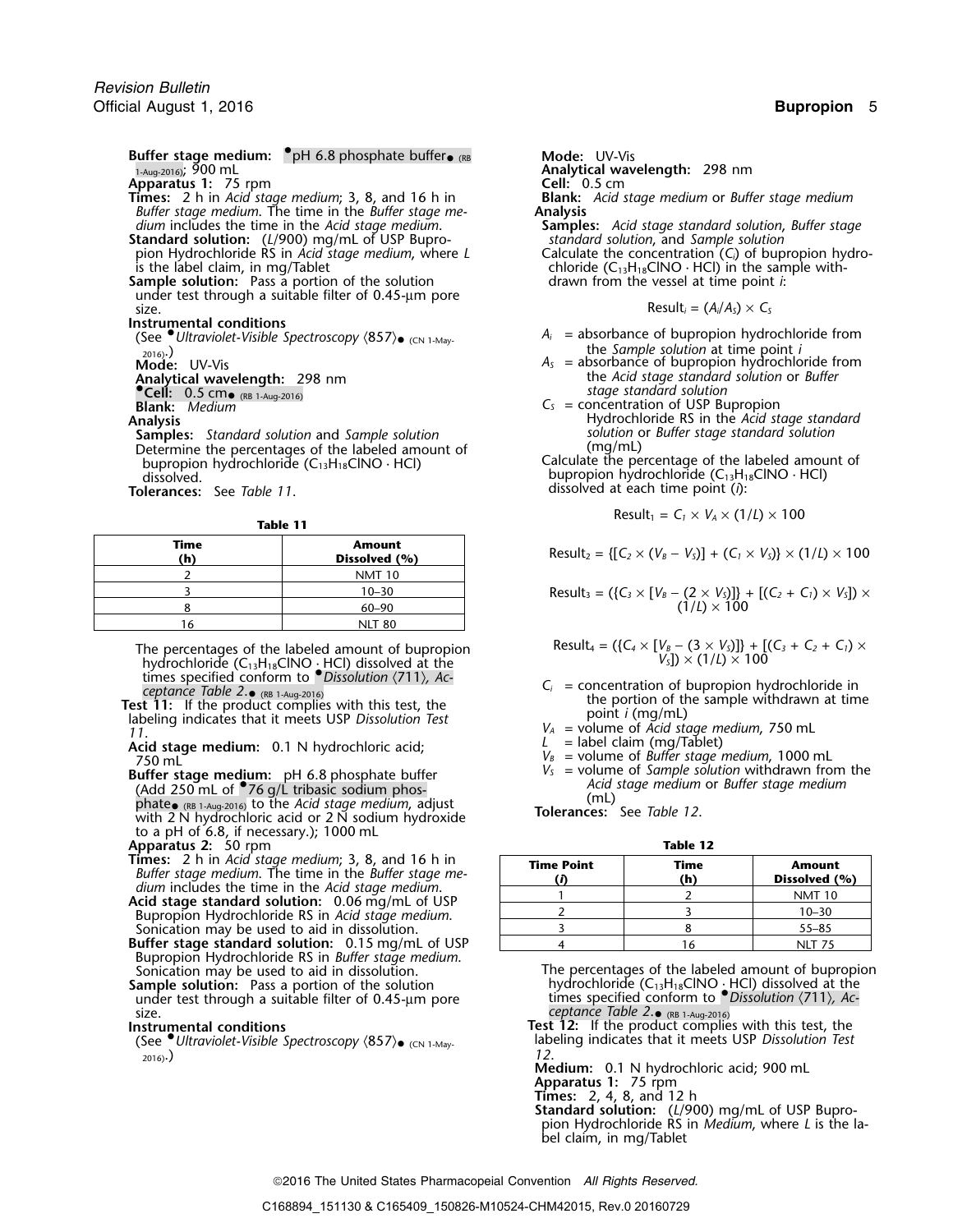**Sample solution:** Withdraw at least 10 mL of the so-<br>
lution under test and pass through a suitable filter.<br>
deaerated lution under test and pass through a suitable filter. deaerated<br> **Instrumental conditions Apparatus 1:** 75 rpm **Instrumental conditions** 

(See *Ultraviolet-Visible Spectroscopy*  $\langle 857 \rangle_{\bullet}$  (CN 1-May-

**Analytical wavelength:** 252 nm<br>Cell

**For Tablets labeled to contain 150 mg:** 0.1 cm lution under **For Tablets labeled to contain 300 mg:** 0.05 cm supernatant. **For Tablets labeled to contain 300 <b>mg:** 0.05 cm Blank: Medium

**Sample:** *Standard solution* 2016).

**Suitability requirements Mode:** UV-Vis

**Samples:** *Standard solution* and *Sample solution* **Blank:** *Medium* Calculate the concentration (C<sub>i</sub>) of bupropion hydro- **System suitability** Calculate the concentration (*C*<sub>*i*</sub>) of bupropion hydro-*System suitability* chloride (*C*<sub>13</sub>H<sub>18</sub>CINO · HCl) in the sample with-**Sample:** Standard solution chloride  $(C_{13}H_{18}CINO \cdot HCl)$  in the sample with-<br>drawn from the vessel at time point *i*:<br>**Suitability requirements** drawn from the vessel at time point *i*:

- 
- 
- $C<sub>S</sub>$  = concentration of USP Bupropion Hydrochloride RS in the *Standard solution*

Calculate the percentage of the labeled amount of bupropion hydrochloride  $(C_{13}H_{18}CINO \cdot HCI)$ dissolved at each time point (*i*): the *Standard solution*

$$
Result_1 = C_1 \times V \times (1/L) \times 100
$$

$$
Result_3 = (\{C_3 \times [V - (2 \times V_3)]\} + [(C_2 + C_1) \times V_3]) \times (1/L) \times 100
$$

$$
Result_4 = (\{C_4 \times [V - (3 \times V_5)]\} + [(C_3 + C_2 + C_1) \times V_5])
$$
\n
$$
Result_2 = \{[C_2 \times (V - V_5)] + (C_1 \times V_5)\} \times (1/l) \times 100
$$
\n
$$
H = \{(C_1 \times V_5) \times (1/l) \times 100\}
$$

- $C_i$  = concentration of bupropion hydrochloride in<br>the portion of the sample withdrawn at time point *i* (mg/mL)<br>= volume of *Medium*, 900 mL
- 
- 
- *V<sup>S</sup>* = volume of *Sample solution* withdrawn from the

| ۰, |  |
|----|--|
|----|--|

| $L = I$ and call (the function $L = I$<br>$V_s$ = volume of Sample solu<br>Medium (mL) | <b>Amount</b><br>Dissolved (%) | Time | <b>Time Point</b> |
|----------------------------------------------------------------------------------------|--------------------------------|------|-------------------|
| <b>Tolerances:</b> See Table 14.                                                       | <b>NMT 25</b>                  |      |                   |
|                                                                                        | $25 - 50$                      |      |                   |
| Table 14                                                                               | $60 - 85$                      |      |                   |
| <b>Amazunt</b>                                                                         | NLT 80                         |      |                   |

 (CN 1-May- **Times:** 2, 4, 8, and 12 h 2016).) **Standard solution:** (*L*/900) mg/mL of USP Bupro-**Mode:** UV-Vis **pion Hydrochloride RS** in *Medium*, where *L* is the la-**Cell Cellim, in mg/Tablet**<br> **Sample solution:** Withdraw at least 10 mL of the so-<br>
lution under test and centrifuge. Use the **Blank:** *Medium* **Instrumental conditions System suitability** (See •.*Ultraviolet-Visible Spectroscopy* 〈857〉• (CN 1-May-**Relative standard deviation:** NMT 3.0% **Analytical wavelength:** 252 nm<br>**Analysis Cell:** 0.1 cm **Cell:** 0.1 cm<br>**Blank:** Medium **Relative standard deviation:** NMT 2.0%  $Result_i = (A_i/A_s) \times C_s$ <br>**Analysis**<br>**Samples:** Standard solution and Sample solution  $A_i$  = absorbance of bupropion hydrochloride from<br>the *Sample solution* at time point *i*<br> $A_s$  = absorbance of bupropion hydrochloride from<br>the *Standard solution*<br>the *Standard solution*<br>the *Standard solution* 

$$
Result_i = (A_i/A_s) \times C_s
$$

- $A_i$  = absorbance of bupropion hydrochloride from<br>the *Sample solution* at time point *i*
- $A<sub>S</sub>$  = absorbance of bupropion hydrochloride from the *Standard solution*
- *Hydrochloride RS in the Standard solution*

(mg/mL)<br>Calculate the percentage of the labeled amount of  $Result_2 = \{[C_2 \times (V - V_5)] + (C_1 \times V_5) \times (1/l) \times 100$  bupropion hydrochloride  $(C_{13}H_{18}CINO \cdot HC)$ dissolved at each time point (*i*):

 $Result_1 = C_1 \times V \times (1/L) \times 100$ 

$$
Result_2 = \{ [C_2 \times (V - V_5)] + (C_1 \times V_5) \} \times (1/L) \times 100
$$

Result<sub>3</sub> = (
$$
\{C_3 \times [V - (2 \times V_3)]\} + [(C_2 + C_1) \times V_5]) \times (1/L) \times 100
$$

$$
V = \text{volume of Medium}, 900 \text{ mL}
$$
\n
$$
= \text{label claim (mg/Table)} \begin{cases}\nV = \text{volume of Medium}, 900 \text{ mL} \\
V = \text{label claim (mg/Table)} \\
V = \text{label claim (mg/Table)}\n\end{cases}
$$
\n
$$
V = \text{volume of } \text{Medium}
$$

- *Medium* (mL) *C<sub>i</sub>* = concentration of bupropion hydrochloride in the portion of the sample withdrawn at time the portion of the sample withdrawn at time point *i* (mg/mL)<br>= volume of *Medium*, 900 mL
	-
	-
	- *V* = volume of *Medium*, 900 mL<br> *L* = label claim (mg/Tablet)<br> *V<sub>S</sub>* = volume of *Sample solution* withdrawn from the **(***i***) (h) Dissolved (%)** *Medium* (mL)

| ×<br>۰,<br>٠ |
|--------------|
|--------------|

| <b>NLT 80</b><br>The percentages of the labeled amount of bupropion<br>hydrochloride $(C_{13}H_{18}CINO \cdot HCl)$ dissolved at the | Time<br><b>Point</b> | Time | <b>Amount</b><br><b>Dissolved</b><br>$(150 \text{ mg/Tab}$ | <b>Amount</b><br><b>Dissolved</b><br>(300 mg/Tab- |
|--------------------------------------------------------------------------------------------------------------------------------------|----------------------|------|------------------------------------------------------------|---------------------------------------------------|
| times specified conform to <i>Dissolution</i> (711), Ac-<br>ceptance Table 2. (RB 1-Aug-2016)                                        | $\ddot{\Omega}$      | (h)  | let)(%<br><b>NMT 25</b>                                    | $let)(\%)$<br><b>NMT 25</b>                       |
| Test 13: If the product complies with this test, the                                                                                 |                      |      | $30 - 55$                                                  | $25 - 45$                                         |
| labeling indicates that it meets USP Dissolution Test                                                                                |                      |      | 65–90                                                      | 60–80                                             |
|                                                                                                                                      |                      |      | <b>NLT 80</b>                                              | <b>NLT 80</b>                                     |

2016 The United States Pharmacopeial Convention *All Rights Reserved.*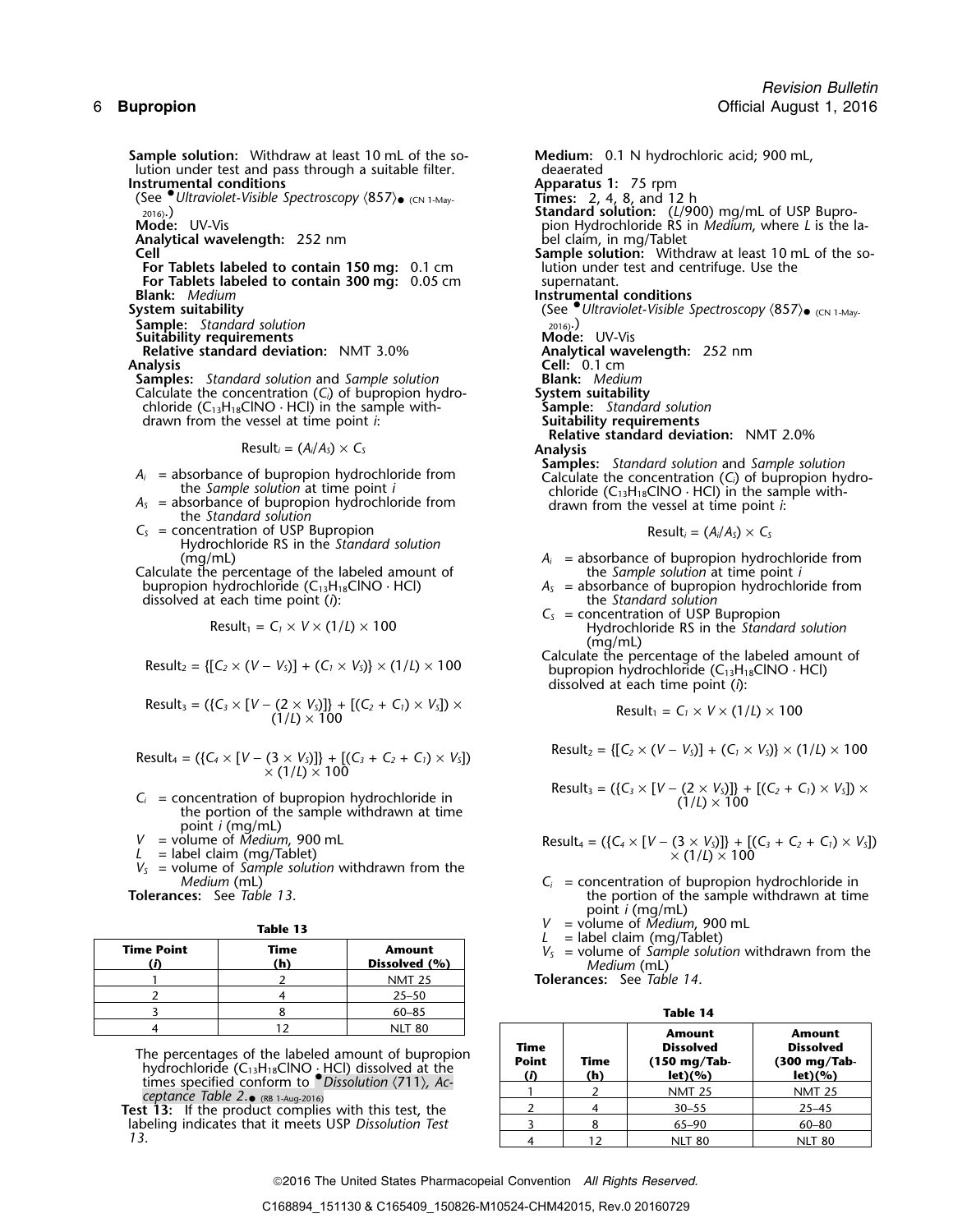labeling indicates that it meets USP Dissolution Test *14*.

- 
- necessary, dilute the filtrate with *Medium*.

$$
Result_i = (A_i/A_s) \times C_s \times D
$$

- $A_i$  = absorbance from the *Sample solution* at time  $\overline{C}$ point *<sup>i</sup>* **Chromatographic system**
- $A<sub>S</sub>$  = absorbance from the *Standard solution*
- $C<sub>S</sub> = concentration of USP Bupropion$ Hydrochloride RS in the *Standard solution*
- *D* = dilution factor for the *Sample solution*, if needed needed **Injection volume:** 10µL

$$
Result_3 = \{ (C_3 \times V) + [(C_2 + C_1) \times V_5] \} \times (1/L) \times 100
$$

$$
Result_4 = \{(C_4 \times V) + [(C_3 + C_2 + C_1) \times V_5] \} \times (1/L) \times
$$
 dissolved:

- 
- 
- 
- 

| <b>Time Point</b> | Time<br>(h) | Amount<br>Dissolved (%) | <b>Buffer stage medium:</b> pH 6.8 tribasic sodium<br>phosphate buffer and 0.5% sodium lauryl sulfa |
|-------------------|-------------|-------------------------|-----------------------------------------------------------------------------------------------------|
|                   |             | <b>NMT 20</b>           | (Dissolve 19 g of tribasic sodium phosphate in                                                      |
|                   |             | $20 - 45$               | of water, add 7 mL of hydrochloric acid, and a<br>with 0.2 N sodium hydroxide or dilute hydrog      |

| <b>Table 15</b> (Continued) |
|-----------------------------|

| <b>Time Point</b> | Time<br>(h) | Amount<br>Dissolved (%) |
|-------------------|-------------|-------------------------|
|                   |             | $55 - 85$               |
|                   |             | <b>NLT 80</b>           |
|                   |             |                         |

- Medium: 0.1 N hydrochloric acid; 900 mL<br>
Apparatus 1: 75 rpm<br>
Times: 2, 4, 8, and 16 h<br>
Times: 2, 4, 8, and 16 h<br>
Times: 2, 4, 8, and 16 h<br>
Times: 2, 4, 8, and 16 h<br>
times specified conform to  $\bullet$  Dissolution (711), Ac-<br>
	-

|                                  | Sample solution: Pass a portion of the solution                                                 |                                                                      | Acia stage                                                           |
|----------------------------------|-------------------------------------------------------------------------------------------------|----------------------------------------------------------------------|----------------------------------------------------------------------|
|                                  | under test through a suitable filter. Replace the por-                                          |                                                                      | Acid stage medium: 0.1 N hydrochloric acid,                          |
|                                  | tion removed with the same volume of <i>Medium</i> . If                                         |                                                                      | degassed; 900 mL                                                     |
|                                  | necessary, dilute the filtrate with Medium.                                                     |                                                                      | Apparatus 1: 100 rpm                                                 |
| <b>Instrumental conditions</b>   |                                                                                                 |                                                                      | Time: 2 h in Acid stage medium                                       |
|                                  | (See Ultraviolet-Visible Spectroscopy $\langle 857 \rangle_{\bullet}$ (CN 1-May-                |                                                                      | <b>Buffer:</b> 3.5 g/L of monobasic sodium phosphate pre-            |
| $(2016)$ .                       |                                                                                                 |                                                                      | pared as follows. Dissolve 3.45 g of monobasic so-                   |
| Mode: UV                         |                                                                                                 |                                                                      | dium phosphate in 996 mL of water, add 4.0 mL of                     |
|                                  | Analytical wavelength: 252 nm                                                                   |                                                                      | triethylamine, and adjust with phosphoric acid to a                  |
| <b>Blank:</b> Medium             |                                                                                                 |                                                                      | pH of 2.8.                                                           |
|                                  |                                                                                                 |                                                                      | <b>Mobile phase:</b> Methanol and Buffer (45:55)                     |
| Analysis                         |                                                                                                 |                                                                      | Acid stage standard solution: 0.033 mg/mL of USP                     |
|                                  | <b>Samples:</b> Standard solution and Sample solution                                           |                                                                      | Bupropion Hydrochloride RS in Acid stage medium.                     |
|                                  | Calculate the concentration $(C_i)$ of bupropion hydro-                                         |                                                                      | Sonication may be used to promote dilution.                          |
|                                  | chloride $(C_{13}H_{18}CINO \cdot HCl)$ in the sample with-                                     |                                                                      | Acid stage sample solution: Pass a portion of the                    |
|                                  | drawn from the vessel at time point $i$ :                                                       |                                                                      | solution under test through a suitable filter, discard               |
|                                  |                                                                                                 |                                                                      | the first 5-mL, and use the filtrate. Then discard the               |
|                                  | Result <sub>i</sub> = $(A_i/A_s) \times C_s \times D$                                           |                                                                      |                                                                      |
|                                  |                                                                                                 |                                                                      | Tablets and remaining solution. [NOTE-A 0.45-µm                      |
|                                  | $A_i$ = absorbance from the Sample solution at time                                             |                                                                      | nylon membrane filter may be suitable.]                              |
| point <i>i</i>                   |                                                                                                 |                                                                      | Chromatographic system                                               |
|                                  | $AS$ = absorbance from the Standard solution                                                    |                                                                      | (See Chromatography $(621)$ , System Suitability.)                   |
|                                  | $CS$ = concentration of USP Bupropion                                                           |                                                                      | Mode: LC                                                             |
|                                  | Hydrochloride RS in the Standard solution                                                       |                                                                      | Detector: UV 298 nm                                                  |
| (mq/mL)                          |                                                                                                 |                                                                      | Column: 4.6-mm $\times$ 15-cm; 5-µm packing L1                       |
|                                  | $D =$ dilution factor for the Sample solution, if                                               |                                                                      | Flow rate: $1 mL/min$                                                |
| needed                           |                                                                                                 |                                                                      | Injection volume: 10µL                                               |
|                                  | Calculate the percentage of the labeled amount of                                               |                                                                      | Run time: NLT 1.5 times the retention time of                        |
|                                  | bupropion hydrochloride $(C_{13}H_{18}CINO \cdot HCl)$                                          |                                                                      | bupropion                                                            |
|                                  | dissolved at each time point $(i)$ :                                                            |                                                                      | System suitability                                                   |
|                                  |                                                                                                 |                                                                      | Sample: Acid stage standard solution                                 |
|                                  | Result <sub>1</sub> = $C_1 \times V \times (1/L) \times 100$                                    |                                                                      | <b>Suitability requirements</b>                                      |
|                                  |                                                                                                 |                                                                      | Tailing factor: NMT 2.0                                              |
|                                  |                                                                                                 |                                                                      | Relative standard deviation: NMT 2.0%                                |
|                                  | Result <sub>2</sub> = [(C <sub>2</sub> × V) + (C <sub>1</sub> × V <sub>S</sub> )] × (1/L) × 100 |                                                                      | <b>Analysis</b>                                                      |
|                                  |                                                                                                 |                                                                      | <b>Samples:</b> Acid stage standard solution and Acid stage          |
|                                  |                                                                                                 |                                                                      | sample solution                                                      |
|                                  | Result <sub>3</sub> = { $(C_3 \times V)$ + $[(C_2 + C_1) \times V_5]$ } × (1/L) × 100           |                                                                      | Calculate the percentage of the labeled amount of                    |
|                                  |                                                                                                 |                                                                      |                                                                      |
|                                  |                                                                                                 |                                                                      | bupropion hydrochloride (C <sub>13</sub> H <sub>18</sub> ClNO · HCl) |
|                                  | Result <sub>4</sub> = { $(C_4 \times V)$ + $[(C_3 + C_2 + C_1) \times V_5]$ } × (1/L) ×         |                                                                      | dissolved:                                                           |
|                                  |                                                                                                 |                                                                      |                                                                      |
|                                  |                                                                                                 |                                                                      | Result = $(r_U/r_S) \times C_S \times V \times (1/L) \times 100$     |
|                                  | $C_i$ = concentration of bupropion hydrochloride in                                             |                                                                      |                                                                      |
|                                  | the portion of the sample withdrawn at time                                                     |                                                                      | = peak response of bupropion from the Acid<br>$r_{U}$                |
|                                  | point <i>i</i> (mg/mL)                                                                          |                                                                      | stage sample solution                                                |
|                                  | $V =$ volume of Medium, 900 mL                                                                  |                                                                      | = peak response of bupropion from the Acid<br>r <sub>S</sub>         |
|                                  | $L =$ label claim (mg/Tablet)                                                                   |                                                                      | stage standard solution                                              |
|                                  | $V_s$ = volume of Sample solution withdrawn at each                                             |                                                                      | = concentration of USP Bupropion<br>$C_{S}$                          |
|                                  | time point and replaced with Medium (mL)                                                        |                                                                      | Hydrochloride RS in the Acid stage standard                          |
| <b>Tolerances:</b> See Table 15. |                                                                                                 |                                                                      | solution (mg/mL)                                                     |
|                                  |                                                                                                 |                                                                      | V<br>= volume of Acid stage medium, 900 mL                           |
|                                  |                                                                                                 |                                                                      | = label claim (mg/Tablet)                                            |
|                                  | Table 15                                                                                        |                                                                      | Buffer stage: Use fresh Tablets.                                     |
| 'ime Point                       | Time                                                                                            | <b>Amount</b>                                                        | Buffer stage medium: pH 6.8 tribasic sodium                          |
| $\sqrt{2}$                       |                                                                                                 | $D: \mathbb{R}^n \to \mathbb{R}^n \to \mathbb{R}^n \to \mathbb{R}^n$ | phosphate buffer and 0.5% sodium lauryl sulfate                      |

**Example 1** (b) **Dissolved (%)**<br> **Example 1 Dissolved (%) CD Example 19 ON CD EXAMPLE 1 CD EXAMPLE 1 CD EXAMPLE 1 CD EXAMPLE 1 CD EXAMPLE 1 CD EXAMPLE 1 CD EXAMPLE 1 CD EXAMPLE 1 C** acid to a pH of 6.8. Add 5 g of sodium dodecyl

2016 The United States Pharmacopeial Convention *All Rights Reserved.*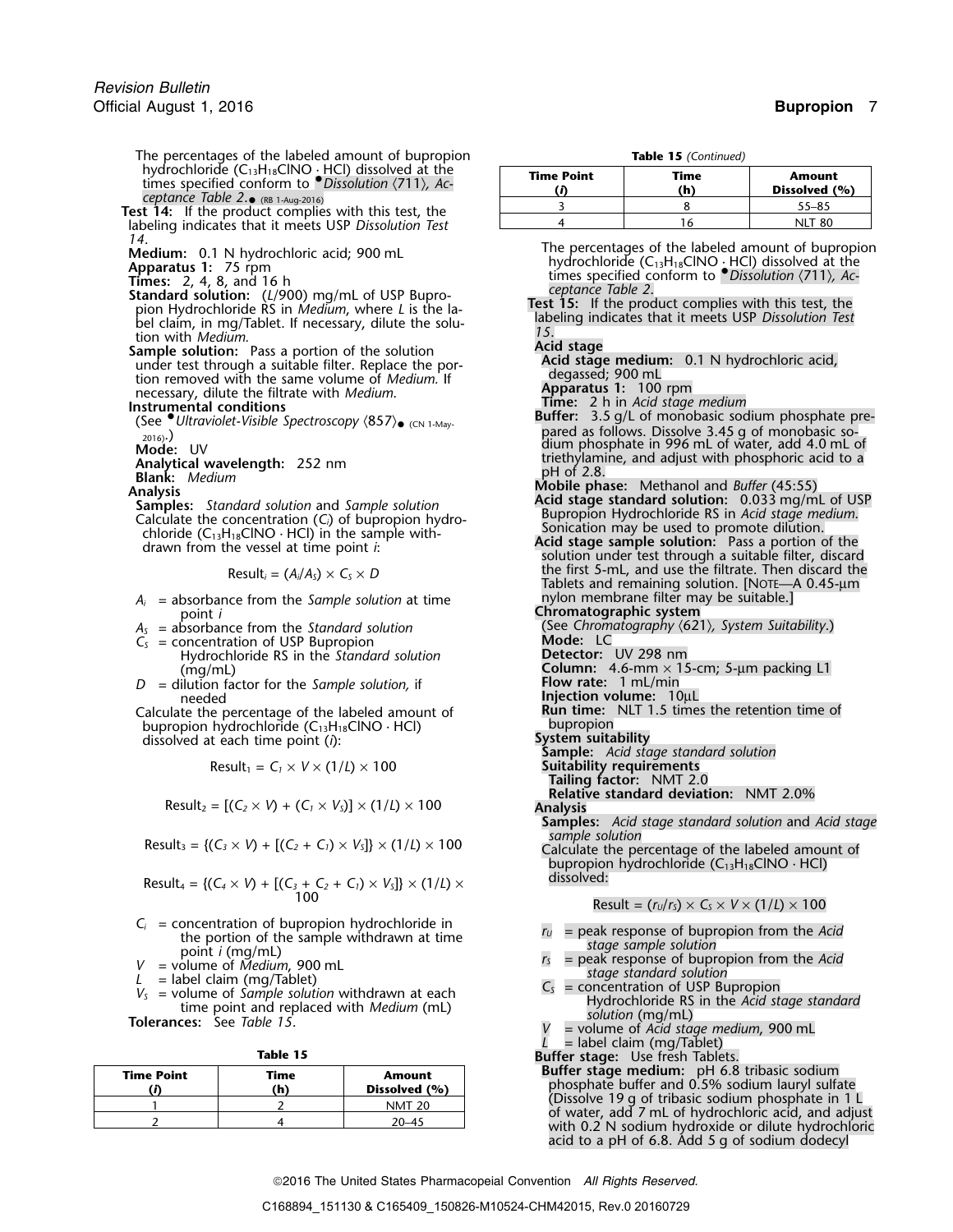sulfate. To promote dissolution, the resulting solu- **Buffer stage:** See *Table 16*. tion can be continuously stirred and heated to 41°. Allow the solution to cool to 37° before use. Do **Table 16** not allow the temperature to fall below 36.5° not allow the temperature to fall below 36.5°<br>before beginning the test.); 900 mL<br>**Apparatus 1:** 100 rpm

**Buffer:** 1.4 g/L of dibasic ammonium phosphate <sup>2</sup> <sup>2</sup> 25–45 and 0.5 g/L of sodium 1-hexanesulfonate prepared as follows. Dissolve 1.4 g of dibasic ammonium phosphate and 0.5 g of sodium 1-hexanesulfonate<br>in 1 L of water. To each 1 L of this solution, add

**Buffer stage standard solution:** 0.33 mg/mL of

**<sup>U</sup>NIFORMITY OF DOSAGE UNITS** 〈**905**〉**:** Meet the USP Bupropion Hydrochloride RS in *Buffer stage* requirements *medium*

**Buffer stage sample solution:** Pass a portion of the **IMPURITIES** solution under test through a suitable filter, discard the first 5-mL, and use the filtrate. *Change to read:* **Chromatographic system:** Proceed as directed

under the *Acid stage*

**System suitability**<br> **System suitability**<br> **Sample:** Buffer stage standard solution<br> **Sample:** Buffer stage standard solution

**Tailing factor:** NMT 2.0 directed in the *Assay*.

- **Samples:** Buffer stage standard solution and Buffer stage sample solution
- Calculate the concentration  $(C_i)$  of bupropion hy-<br>drochloride  $(C_1, H_1, CINO \cdot HC)$  in the sample with-

- *r<sub>i</sub>* = peak response of bupropion from the *Buffer* stage sample solution at time point *i*  $r<sub>S</sub>$  = peak response of bupropion from the *Buffer C*<sub>S</sub> = concentration of USP Bupropion<br>*Hydrochloride RS* in the *Buffer stage standard* 
	- *solution* (mg/mL) Hydrochloride RS in *Diluent 1*

bupropion hydrochloride (C<sub>13</sub>H<sub>18</sub>ClNO · HCl)<br>dissolved at each time point (*i*):

 $Result_2 = \{ [C_2 \times (V - V_5)] + (C_1 \times V_5) \} \times (1/L) \times 100$  System suitability

*solution B*, and *Standard solution* Result<sup>3</sup> = ({*C<sup>3</sup>* <sup>×</sup> (*<sup>V</sup>* <sup>−</sup> 2 <sup>×</sup> *<sup>V</sup>S*)} + [(*C2*<sup>+</sup>*C1*) <sup>×</sup> *<sup>V</sup>S*]) <sup>×</sup> [NOTE—See •.*Table 17*•

 $Result_4 = (\{C_4 \times [V - (3 \times V_5)]\} + [(C_3 + C_2 + C_1) \times V_5] \times (1/L) \times 100$ 

- 
- *<sup>V</sup>* = volume of *Buffer stage medium*, <sup>900</sup> mL *solution*
	- -

Acid stage: NMT 10%; The percentage of the labeled amount of bupropion hydrochloride (C13H18ClNO · HCl) dissolved at the time specified *tion*, and *Sample solution A* or *Sample solution B* conforms to *Dissolution* 〈711〉*, Acceptance Table 3*.

| not allow the temperature to fall below 36.5°<br>before beginning the test.); 900 mL<br>Apparatus 1: 100 rpm | <b>Time Point</b> | Time<br>(h) | <b>Amount</b><br>Dissolved (%) |
|--------------------------------------------------------------------------------------------------------------|-------------------|-------------|--------------------------------|
| <b>Times:</b> 1, 2, 4, and 8 h                                                                               |                   |             | $5 - 25$                       |
| <b>Buffer:</b> 1.4 g/L of dibasic ammonium phosphate                                                         |                   |             | $25 - 45$                      |
| and 0.5 g/L of sodium 1-hexanesulfonate prepared                                                             |                   |             | $60 - 85$                      |
| as follows. Dissolve 1.4 g of dibasic ammonium                                                               |                   |             | <b>NIT 85</b>                  |

In 1 L of water. 10 each 1 L of this solution, add<br>
2.0 mL of triethylamine, and adjust with phosphoric<br>
acid to a pH of 7.0.<br>
Mobile phase: Acetonitrile and *Buffer* (60:40)<br>
Buffer stage standard solution: 0.33 mg/mL of tance Table 2. $\bullet$  (RB 1-Aug-2016)

- 
- **Sample: Buffer Solution A, Solution B, Mobile phase, and Sample solution A or Sample solution B:** Proceed as **Suitability requirements Sample solution A** or **Sample solution B:** Proceed as
- **System suitability stock solution A:** 0.02 mg/mL of Analysis<br>Analysis<br>**Analysis** USP Bupropion Hydrochloride Related Compound C<br>Samples: *Ruffer stage standard solution and Ruffer* RS, 0.02 mg/mL of USP Bupropion Hydrochloride Related Compound F RS, and 0.012 mg/mL of USP<br>3-Chlorobenzoic Acid RS in methanol
	- drochloride (C<sub>13</sub>H<sub>18</sub>ClNO · HCl) in the sample with-<br>drochloride (C<sub>13</sub>H<sub>18</sub>ClNO · HCl) in the sample with-<br> drawn from the vessel at time point *i*: **inclusively** pion hydrochloride related compound C, 0.002 mg/mL<br>of bupropion hydrochloride related compound F, and  $Result_i = (r_i/r_s) \times C_s$  0.0012 mg/mL of 3-chlorobenzoic acid from System *suitability stock solution A* in *Diluent 1*
		- *Stage Sample is a Chlorobenzoic Acid RS in methanol*<br>**System suitability solution B:** 0.0012 mg/mL of
		- *stage standard solution*<br> **3-chlorobenzoic** acid from *System suitability stock solu-*<br> *soncentration of USP Bupropion*<br> *sion B in Diluent 1*
		- Hydrochloride RS in the *Buffer stage standard* **Standard solution:** 0.0012 mg/mL of USP Bupropion
- Calculate the percentage of the labeled amount of **Chromatographic system:** Proceed as directed in the bupropion hydrochloride (C<sub>13</sub>H<sub>18</sub>ClNO · HCl) *Assay* except use a *Detector* as follows:
	- **Detector:** UV 226 nm, adjusted ±2 nm so that the relative response factor requirement is met. [NOTE-Result<sub>1</sub> =  $C_1 \times V \times (1/L) \times 100$  The peak responses of the compounds of interest are very sensitive to changes in the detection<br>wavelength.]
		-
		- **Samples:** *System suitability solution A*, *System suitability*
		- solution *B*, and *Standard solution*<br>[NOTE—See  $\bullet$  *Table 17* $\bullet$  <sub>(RB 1-Aug-2016)</sub> for the relative re-
		-
- **Suitability requirements** ride related compound F and bupropion hydrochlo-<br>*ride related compound C, System suitability solution*<br>*A*; NLT 1.3 between bupropion hydrochloride C and *<sup>C</sup><sup>i</sup>* = concentration of bupropion hydrochloride in *<sup>A</sup>*; NLT 1.3 between bupropion hydrochloride C and the portion of the sample withdrawn at time 3-chlorobenzoic acid, *System suitability solution A* point *i* (mg/mL) **Relative standard deviation:** NMT 10%, *Standard*

*<sup>L</sup>* = label claim (mg/Tablet) **Relative response factor:** 3.8–4.5 for the peak re- $V_s$  = volume of *Buffer stage sample solution*<br>withdrawn at each time point (mL)  $\begin{array}{ccc} \text{symbol} & \text{symbol} & \text{symbol} & \text{symbol} \\ \text{symbol} & \text{symbol} & \text{symbol} & \text{symbol} \\ \text{symbol} & \text{symbol} & \text{symbol} & \text{symbol} \end{array}$  solution *B* divided by the peak response from bupro withdrawn at each time point (mL) *solution B* divided by the peak response from bupro-<br>**Tolerances:** withdrawn at each time point (mL) pion in the Standard solution **Tolerances:** pion in the *Standard solution*

**Samples:** *System suitability solution B, Standard solution, and Sample solution A or Sample solution B*